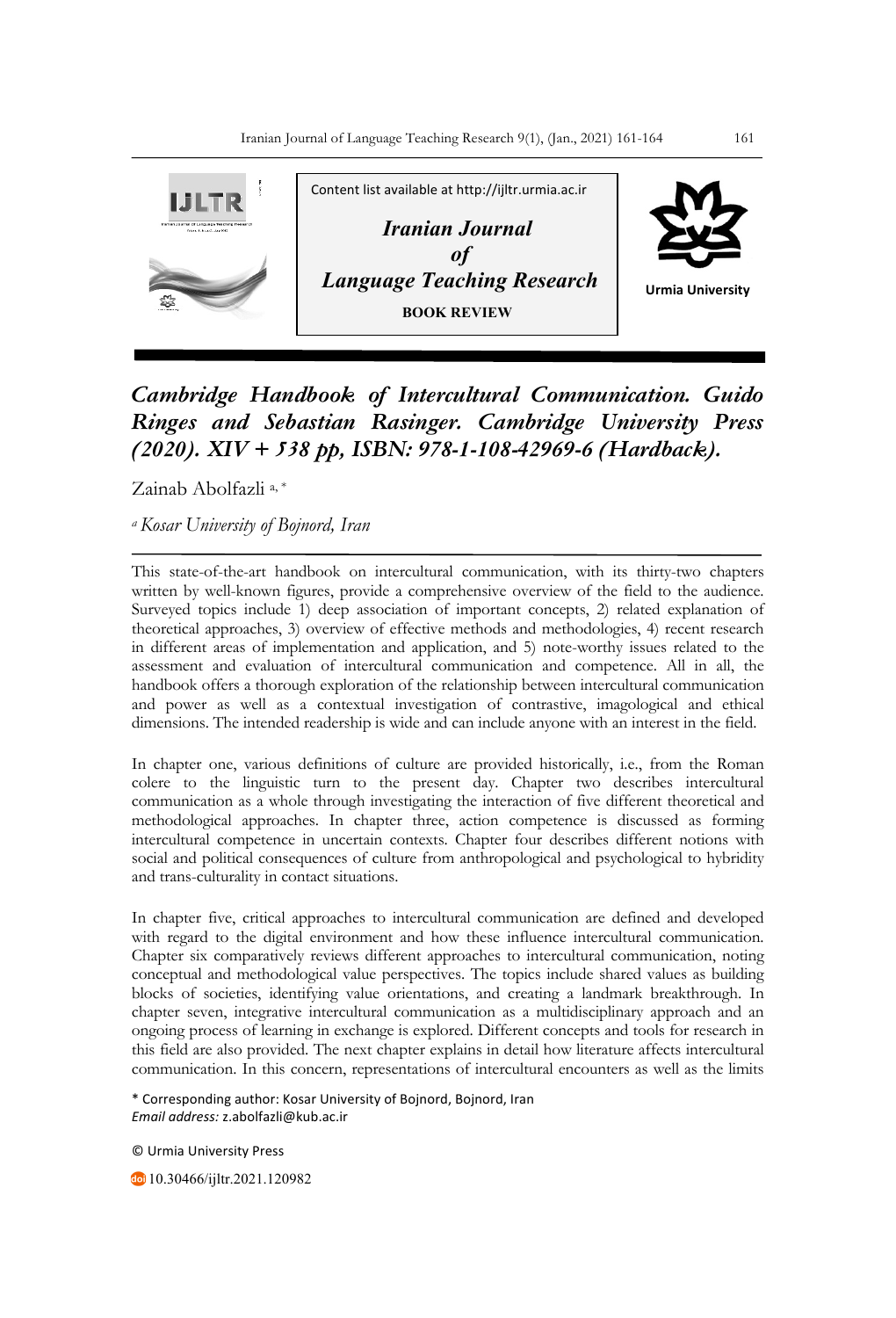of intercultural communication are described. In chapter nine, psychoanalytic approach (memory studies) to intercultural communication is presented. The next chapter is on silent zones studied in intercultural communication from a sociological point of view. Consequently, sociological approaches, including but not limited to the discussions of intergroup contact, conflict and attitudes, sojourner adaptation and immigrant integration along with critical theorists are also explained in detail. Studying migration and intercultural communication is more complex than what appears on the surface, as noted by DeTurk (2020). In chapter eleven, how ethical issues and norms affect intercultural communication at three levels of personal, intergroup and international are dealt with. A variety of approaches to studying ethics, e.g., methodological, descriptive, normative, meta-ethical and moral realism as well as constructivist approaches to ethics are clearly defined and explained.

In chapter twelve, in line with movements in decolonizing and intercultural communication knowledge (Chasi & Rodny-Gumede, 2018; Gunaratne, 2010), the authors see empowerment in history through theorizing the decolonization of epistemology, perspectives, subjectivities, and methodologies through collaborative knowledge. How digital world affected intercultural communication as regards migration is presented in the next chapter. The chapter that follows defines politeness as one of the core principles in studying the links between languages, cultures, and communication. This chapter deals with contrastive and intercultural aspects of politeness and provides recent revisions of this concept. The next chapter analyzes intercultural communication through the lens of contemporary literature and offers accounts on language learning, didactics and intercultural literature as well as communication theory and literary studies as regards intercultural communication. In chapter sixteen, after describing the place of storytelling in different cultures, the author highlights the significance of storytelling (e.g., individual and cultural memories) in improving intercultural communication skills. Chapter seventeen deals with how cinema or watching 'foreign' films can affect intercultural communication through presenting counterbalances to the notions of national belonging and social cohesion. In chapter eighteen, Jewish migration to new countries is analyzed through the perspective of narrative power and intercultural memories. In the next chapter, intercultural communication is discussed in the context of social work place and social core care studies together with some examples from theory to practice and recommendations for social workers are presented. Chapter twenty explains shifting concepts of culture and interculturality and cultural norms followed in relationships between people at different levels. Chapter twenty-one *ordre public* doctrine as a dynamic notion in legal pluralism and religion, and migration from Islamic states are discussed with regard to enhanced international relations at both personal and social levels.

Intercultural communication as a requirement for refugee students is explained in chapter twentytwo from different perspectives. In this regard the status of mobility, approaches to education, organization of schooling, policies, and the role of teachers and parents as relates to these students' intercultural communicative competence are discussed. The next chapter moves from positivist approaches to interpretive, postmodern and critical approaches in studying intercultural communication as regards culture and management along with the role of language. In the consequent chapter, the topic of language tolerance considering intercultural relations and the associated fear and suspicion, populism and resentment of incomes regarding linguistic acceptance are elaborated with a focus on language as human rights, language rights as well as language testing and the social impact of migration policies. Indeed, the topic of mediation in intercultural language education has become so central that the Common European Framework of Reference for Languages (North, Goodier, & Piccardo, 2017) has incorporated mediation activities and strategies in its revisions. In chapter twenty-five, Black British poetry is considered to approach intercultural communication from a narrative perspective. In this regard, both instructive and consequentialist views are put into focus within the contexts of cultural reality, situation, communicative system, and finally, the individual and the institutional contexts. The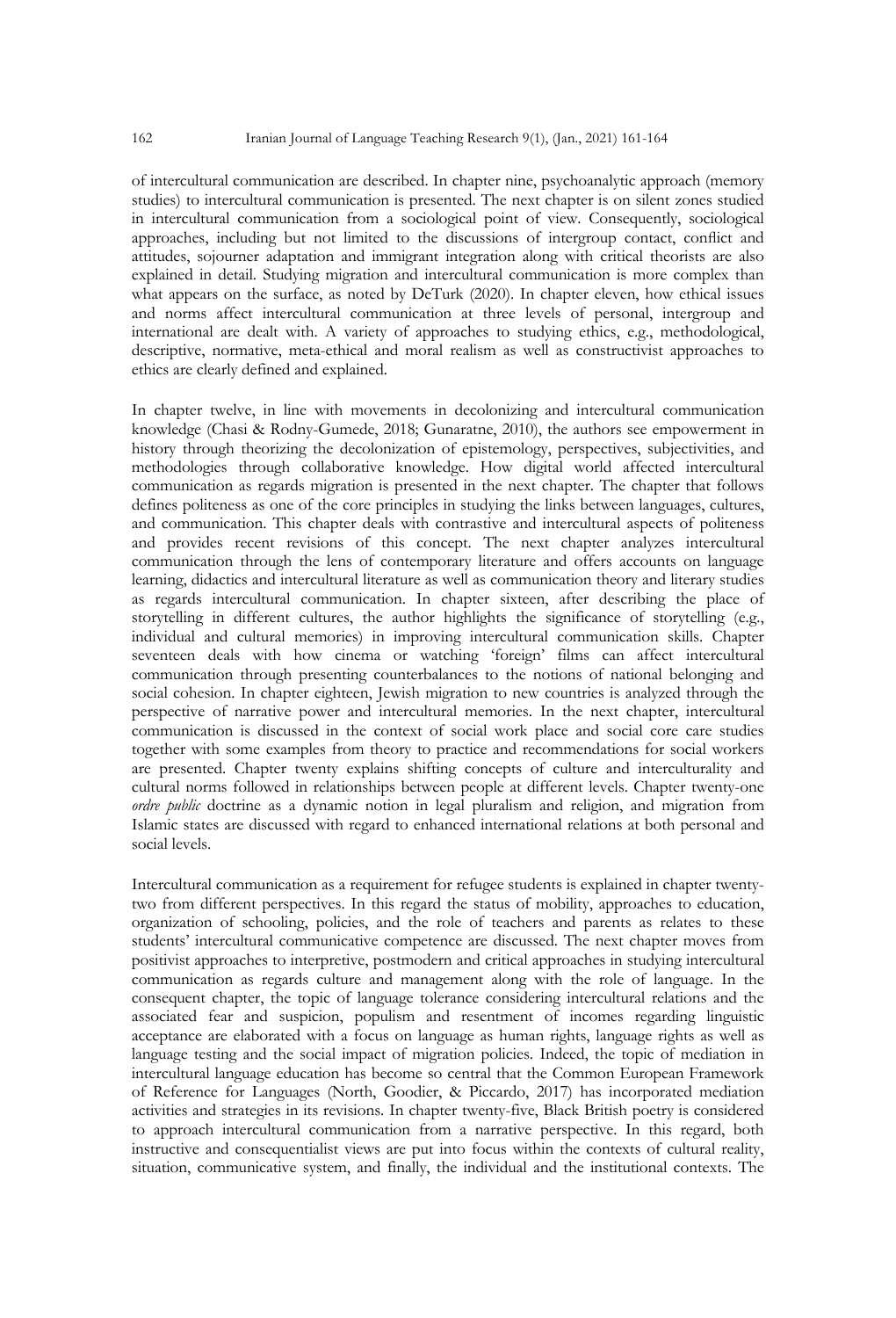next chapter deals with the intersections of trans-nationality through studying case studies from contemporary Latin American cinema. In chapter twenty-seven, religion as an object of intercultural knowledge is studied by analyzing it as a source of creative intensity in a nonrepresentational approach, the chapter also seeks the picture of Islam and Christianity in German-language texts, working in which areas is really hard if not impossible (e.g., Hernández-Campoy, 2016; Qassem, 2020). Chapter twenty-eight draws on qualitative data from discussion groups to explore Irish-English cultural encounters in Diaspora as well as the importance of family and sociability. The authors in chapter twenty-nine, study the effect of academic mobility on students' intercultural competence.

Chapter thirty, presents some principles of intercultural communication competence as well as the changing assessment paradigm. Chapter thirty-one explains the adaptation of new comers to a new culture and how it affects the dominant culture; the role of media is highlighted in terms of social capital, acculturation, social support they can provide. The final chapter of the handbook overviews intercultural communication competence assessment; however, the main focus is on discussing the assessment of this skill through the constructivist perspective.

It happens to read, learn, and love the interesting multidisciplinary topic of intercultural communication as nicely discussed by the authors in this handbook from its history to the most modern environment. They provide a reader-friendly account of different dimensions of this topic and offer practical examples of pedagogical interventions aiming to construct not walls but bridges among cultures. In addition, noting challenges and solutions to them as well as offering potential areas for a new wave of researchers working in today's increasingly poly-cultural societies is what makes the volume a must-read. While most intercultural communication books currently on the market have a linguistic focus, the present handbook is comprehensive and interdisciplinary which looks at intercultural communication from the perspective of power structures that govern cultural encounters. Approaches, contrastive, interactive, imagological and inter-lingual aspects are all investigated. The link between these aspects has been to-date overlooked. A small drawback would be that some chapters lack introduction section and some others the conclusion/ final remarks part.

## **References**

- Chasi, C., & Rodny-Gumede, Y. (2018). Decolonising communication studies: Advancing the Discipline through Fermenting Participation studies. In B. Mutsvairo (Ed.), *The*  Palgrave Handbook of Media and Communication Research in Africa (pp. 55–71). Palgrave Macmillan.
- DeTurk, S. (2020). Migrant advocacy, representation, and intersectional identities. *Journal of Intercultural Communication Research.* DOI:10.1080/17475759.2020.1830298
- Gunaratne, S. A. (2010). De-Westernizing communication/social science research: Opportunities and limitations. *Media, Culture & Society, 32*(3), 473–500. https://doi.org/10.1177/0163443709361159

Hernandez-Campoy, J. (2016). *Sociolinguistic styles* (1st ed.). John Wiley & Sons, Inc.